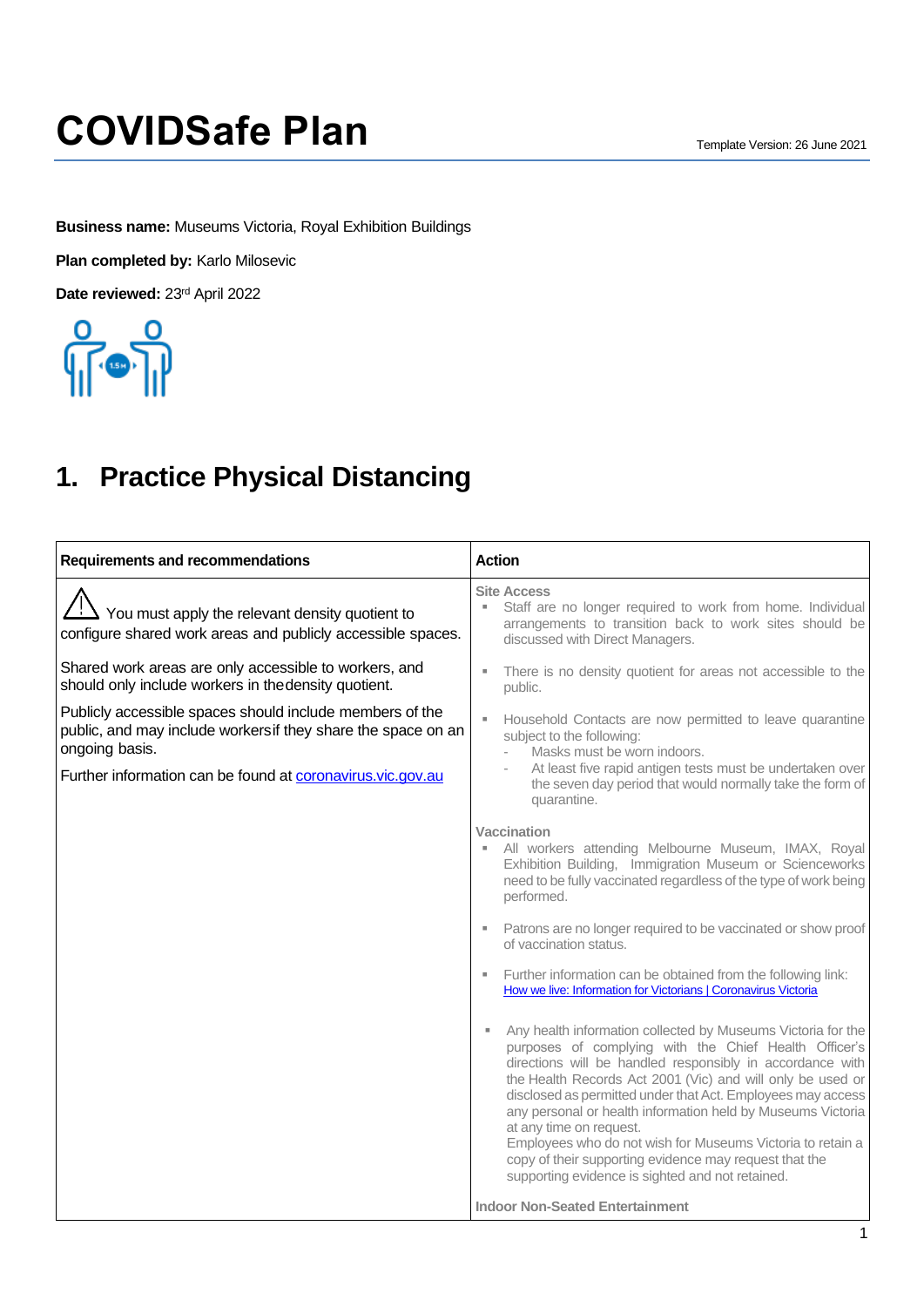| <b>Requirements and recommendations</b>                                                                                         | <b>Action</b>                                                                                                                                                                                                                                                                                                                      |
|---------------------------------------------------------------------------------------------------------------------------------|------------------------------------------------------------------------------------------------------------------------------------------------------------------------------------------------------------------------------------------------------------------------------------------------------------------------------------|
|                                                                                                                                 | Open with COVID Safe provisions in place. Indoor limit of<br>30,000.                                                                                                                                                                                                                                                               |
|                                                                                                                                 | <b>Indoor Seated Entertainment</b><br>Open with COVID Safe provisions in place. No density<br>quotient or capacity limit.                                                                                                                                                                                                          |
|                                                                                                                                 | <b>Outdoor Seated Entertainment</b><br>Open with COVID Safe provisions in place. No density<br>quotient or capacity limit.                                                                                                                                                                                                         |
|                                                                                                                                 | <b>Outdoor Non-seated Entertainment</b><br>Open with COVID Safe provisions in place. No density<br>quotient or capacity limit.<br>Note: additional requirements apply for outdoor events where<br>ш<br>capacity is expected to exceed 30,000 (COVID Safe event<br>plan must be published online) – contact OHS team for<br>advice. |
|                                                                                                                                 | <b>Food &amp; Drink Facilities</b><br>Open with COVID Safe provisions in place. No density<br>quotient or capacity limit.                                                                                                                                                                                                          |
|                                                                                                                                 | <b>Retail</b><br>Open with COVID Safe provisions in place. No density<br>quotient or capacity limit                                                                                                                                                                                                                                |
|                                                                                                                                 | <b>Check in Marshals</b><br>Check in Marshals are no longer required.<br>×,                                                                                                                                                                                                                                                        |
|                                                                                                                                 |                                                                                                                                                                                                                                                                                                                                    |
| Where possible within the workplace, aim for workers and<br>visitors to maintain physical distancing of 1.5 metres. This can    | Egress points have been managed to minimise the build up of<br>people entering and exiting the workplace.                                                                                                                                                                                                                          |
| be done by:                                                                                                                     | Floor markers have been used where practical to provide<br>٠<br>minimum distance guides.                                                                                                                                                                                                                                           |
| Displaying signs to show patron limits at the entrance of<br>enclosed areas where density quotients apply for your<br>workplace | Deliveries can continue as normal with COVID safe practices<br>in place.                                                                                                                                                                                                                                                           |
| You may also consider:                                                                                                          |                                                                                                                                                                                                                                                                                                                                    |
| Minimising the build-up of people waiting to enter and exit the<br>workplace.                                                   |                                                                                                                                                                                                                                                                                                                                    |
| Using floor markings to provide minimum physical distancing<br>guides.                                                          |                                                                                                                                                                                                                                                                                                                                    |
| Reviewing delivery protocols to limit contact between delivery<br>drivers and workers                                           |                                                                                                                                                                                                                                                                                                                                    |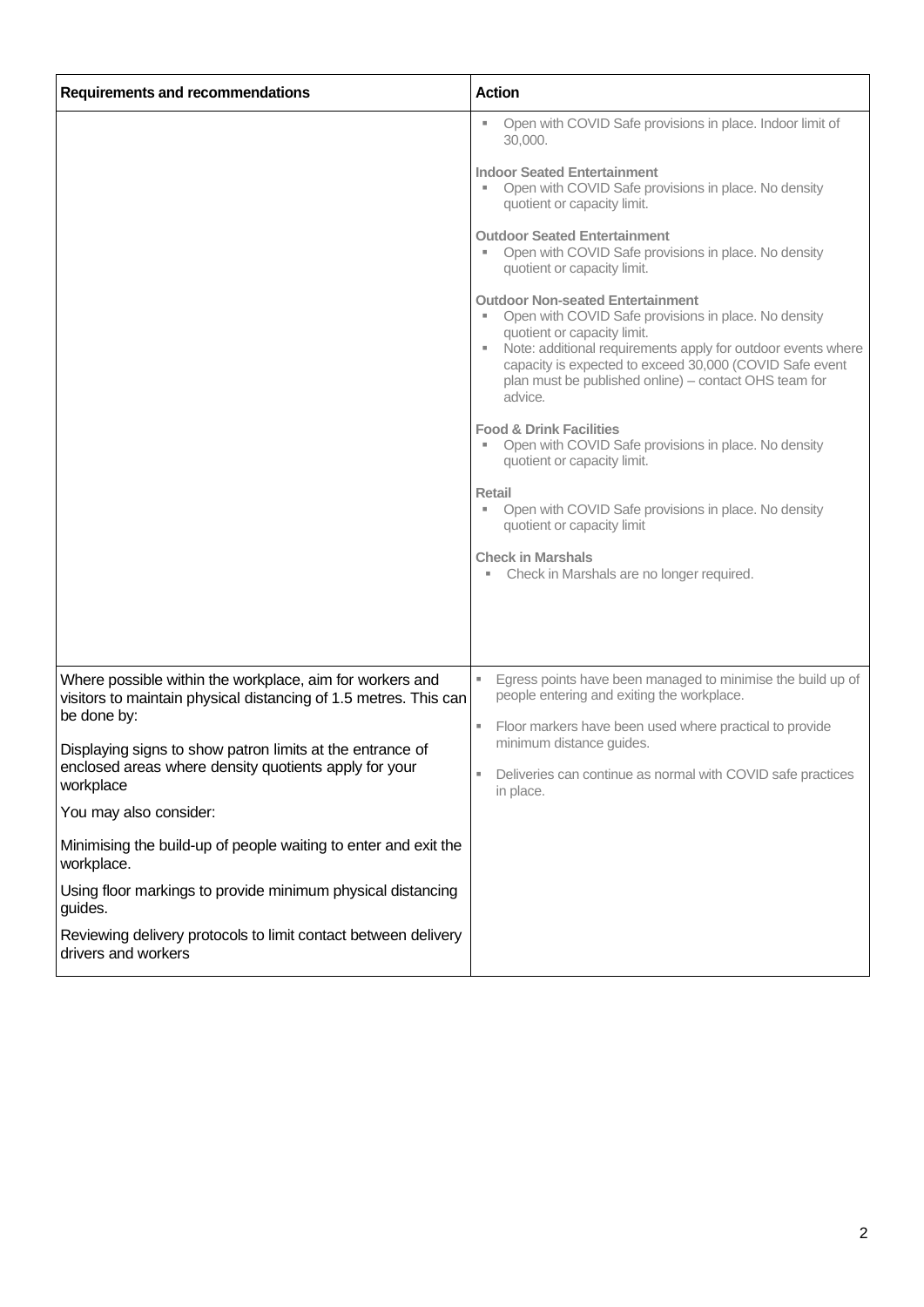| <b>Requirements and recommendations</b>                                                                                                                       | <b>Action</b>                                                                                                                                                                                                                                                                                                                                                                                                                                                                                                                                                                                                                                         |
|---------------------------------------------------------------------------------------------------------------------------------------------------------------|-------------------------------------------------------------------------------------------------------------------------------------------------------------------------------------------------------------------------------------------------------------------------------------------------------------------------------------------------------------------------------------------------------------------------------------------------------------------------------------------------------------------------------------------------------------------------------------------------------------------------------------------------------|
| You should provide training to workers on physical distancing<br>expectations while working and socialising. This should                                      | Training for workers relating to physical distancing has been<br>provided in the following ways:                                                                                                                                                                                                                                                                                                                                                                                                                                                                                                                                                      |
| include:                                                                                                                                                      | Variety of guidance material on the COVID-19 tab of<br>Musenet.                                                                                                                                                                                                                                                                                                                                                                                                                                                                                                                                                                                       |
| Informing workers to follow current public health directions<br>when carpooling. This can be found at coronavirus.vic.gov.au                                  | COVID specific inductions programs.                                                                                                                                                                                                                                                                                                                                                                                                                                                                                                                                                                                                                   |
|                                                                                                                                                               | Ongoing communications.                                                                                                                                                                                                                                                                                                                                                                                                                                                                                                                                                                                                                               |
|                                                                                                                                                               | Signage                                                                                                                                                                                                                                                                                                                                                                                                                                                                                                                                                                                                                                               |
|                                                                                                                                                               | Employees should minimise carpooling where possible.<br>$\blacksquare$                                                                                                                                                                                                                                                                                                                                                                                                                                                                                                                                                                                |
|                                                                                                                                                               | If traveling in a car with someone who is not part of your<br>household, one of you should sit in the back seat in<br>order to maintain physical distancing and both wear<br>a fitted face mask in the car unless you have a lawful<br>exemption.<br>Increase ventilation in the vehicle by opening windows<br>wherever possible. Avoid having the air conditioning on<br>recirculate.<br>High touch surfaces in the vehicle should be cleaned<br>and disinfected regularly.<br>Further information can be obtained from:<br>https://www.coronavirus.vic.gov.au/travel-third-step#can-i-<br>carpool-with-people-outside-my-home-if-we-live-near-each- |
|                                                                                                                                                               | other-and-travel-to-the-same-or-nearby-workplaces                                                                                                                                                                                                                                                                                                                                                                                                                                                                                                                                                                                                     |
|                                                                                                                                                               |                                                                                                                                                                                                                                                                                                                                                                                                                                                                                                                                                                                                                                                       |
| You may be required to reduce the number of workers or the<br>number of members of the public at your work premises in<br>accordance with current directions. | Staff are no longer required to work from home. Individual<br>×,<br>arrangements to transition back to work sites should be<br>discussed with Direct Managers.<br>There is no density quotient of for areas not accessible to the<br>×.<br>public.                                                                                                                                                                                                                                                                                                                                                                                                    |
|                                                                                                                                                               |                                                                                                                                                                                                                                                                                                                                                                                                                                                                                                                                                                                                                                                       |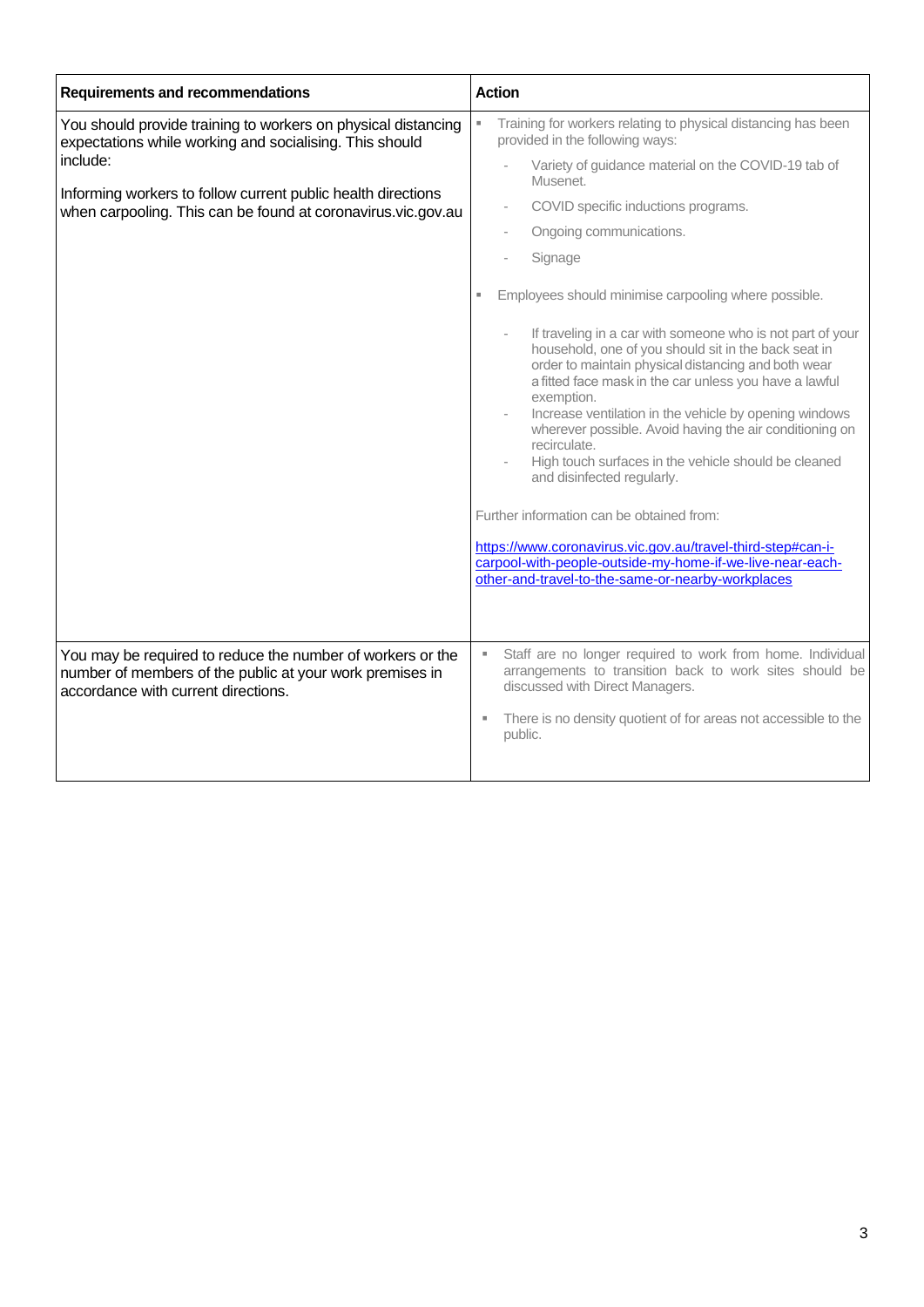

## **2. Wear a face mask**

| <b>Requirements and recommendations</b>                                                                                                                                                                                        | <b>Action</b>                                                                                                                                                                                                                             |
|--------------------------------------------------------------------------------------------------------------------------------------------------------------------------------------------------------------------------------|-------------------------------------------------------------------------------------------------------------------------------------------------------------------------------------------------------------------------------------------|
| You must ensure all workers adhere to current face                                                                                                                                                                             | The wearing of face coverings is no longer required (subject to<br>the following dot point).                                                                                                                                              |
| mask requirements, as outlined at<br>coronavirus.vic.gov.au/face-masks                                                                                                                                                         | The wearing of masks is required within indoor settings for<br>л<br>household contacts who leave quarantine.                                                                                                                              |
|                                                                                                                                                                                                                                | The wearing of masks is strongly recommended where<br>physical distancing cannot be maintained.                                                                                                                                           |
|                                                                                                                                                                                                                                | Further information relating to face coverings is available via<br>the link to the left.                                                                                                                                                  |
|                                                                                                                                                                                                                                | Disposable surgical masks are available from the first aid are,<br>or from Melbourne Museum first aid room on the Ground floor<br>adjacent to the administration desk. Bulk supplies are on hand<br>and quantities are checked regularly. |
|                                                                                                                                                                                                                                | N95 masks are available where required.                                                                                                                                                                                                   |
| You should provide training, instruction and guidance on how<br>to correctly fit, use and dispose of PPE.                                                                                                                      | Fit instructions for both surgical and N95 masks are available<br>on the intranet in the form of videos, data sheets and other<br>guidance.                                                                                               |
| You should inform workers that reusable face masks should<br>be washed each day after use. However, if during the day<br>the face mask is visibly dirty or wet, it needs to be replaced<br>with a clean face mask immediately. |                                                                                                                                                                                                                                           |

If your industry is subject to additional industry obligations, you may also be required to:

| Adhere to additional face mask requirements. | N/A |
|----------------------------------------------|-----|
|                                              |     |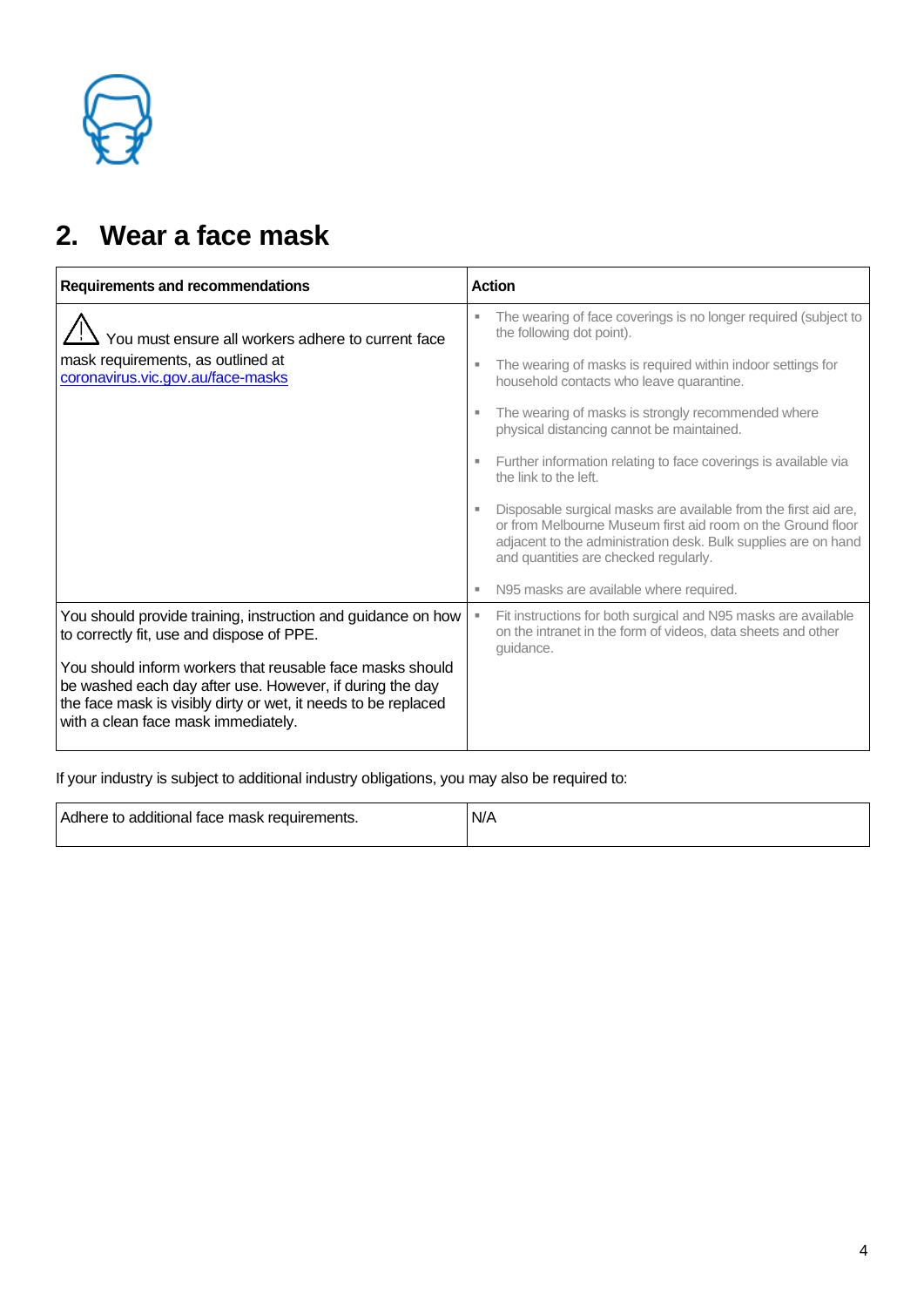

# **3. Practise good hygiene**

| <b>Requirements and recommendations</b>                                                                                                                                                                                                  | <b>Action</b>                                                                                                                                                                                                                                                                                                  |
|------------------------------------------------------------------------------------------------------------------------------------------------------------------------------------------------------------------------------------------|----------------------------------------------------------------------------------------------------------------------------------------------------------------------------------------------------------------------------------------------------------------------------------------------------------------|
| You must take all reasonable steps to frequently and<br>regularly clean and disinfect shared spaces, including high-<br>touch communal items such as doorknobs and telephones.                                                           | High touch interactives can be used subject to COVID safe<br>practices and increased cleaning regimes. Continue to<br>consider modifications such as the use of disposable loose<br>objects, increasing cleaning of objects or redesign to minimise<br>touch points.                                           |
| You should:<br>Clean high-touch surfaces with appropriate cleaning products,<br>including detergent and disinfectant.<br>Replace high-touch communal items with hygienic<br>alternatives, for example single-use or contactless options, | Hot desks can be used in line with COVID Safe practices:<br>refer to Hot Desking Infographic on the COVID-19 tab of<br>Museuent.<br>Staff are encouraged to use their own cutlery and crockery.<br>Cleaning is undertaken multiple times across each day, and<br>more frequently in shared or communal spaces. |
| where possible to do so.<br>Clean between shifts.                                                                                                                                                                                        | Products such as detergent and/or disinfectant are used for<br>cleaning.<br>Continue to minimise the sharing of tools, plant and<br>equipment.                                                                                                                                                                 |
| You should display a cleaning log in shared spaces.                                                                                                                                                                                      | Cleaning logs are kept but are not displayed in shared<br>spaces (no longer a requirement).                                                                                                                                                                                                                    |
| You should make soap and hand sanitiser available for all<br>workers and customers throughout the worksite and encourage<br>regular handwashing.                                                                                         | Soap and sanitiser are readily available for all workers and<br>visitors.<br>Signage is in place across the site encouraging hand<br>٠<br>washing and hygiene.                                                                                                                                                 |

#### If your industry is subject to additional industry obligations, you may also be required to:

| Ensure all areas where workers are working are cleaned at<br>least daily. | All areas area cleaned at least daily. |
|---------------------------------------------------------------------------|----------------------------------------|
| Adhere to additional hygiene training requirements.                       | N/A                                    |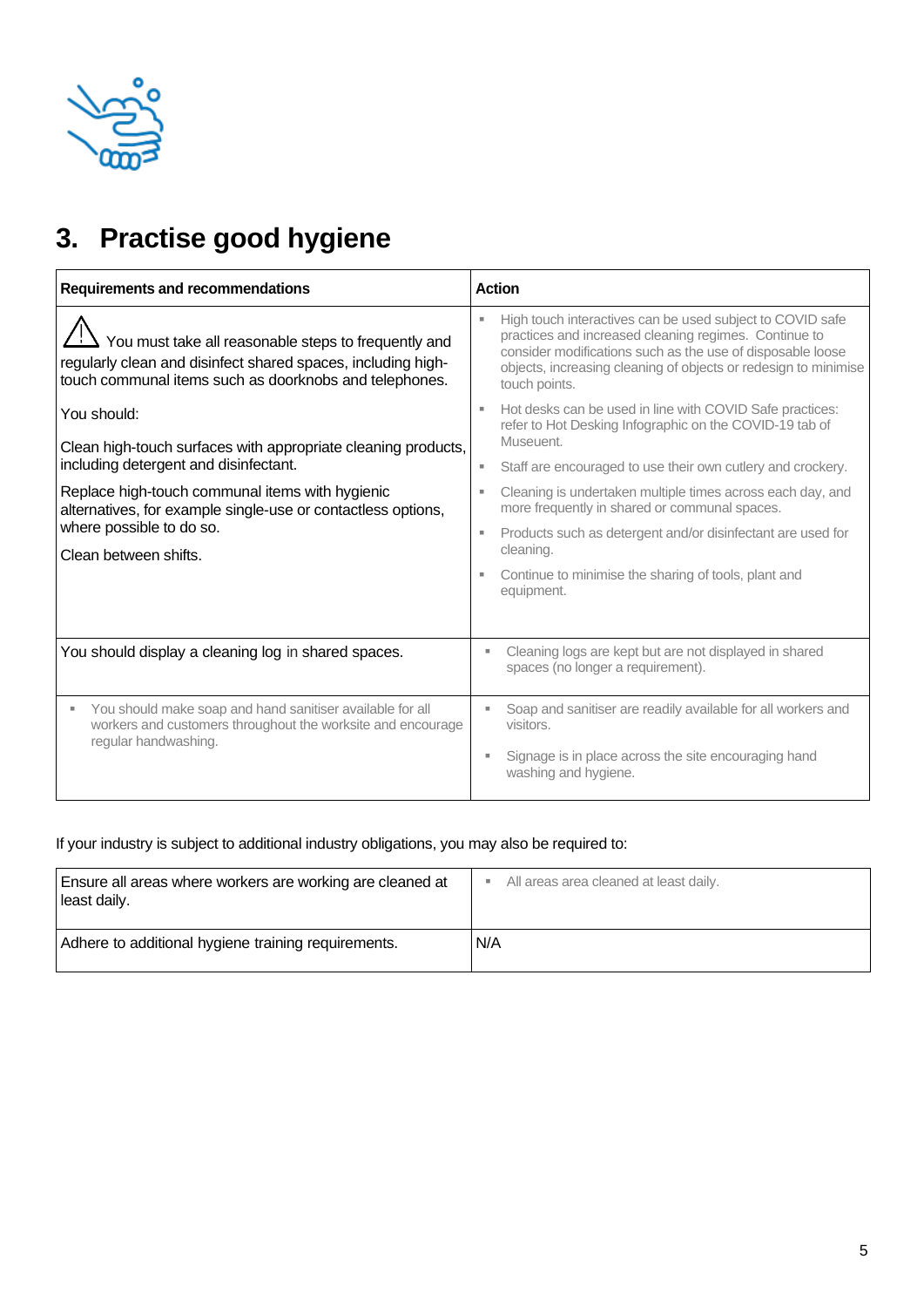# **4. Keep records and act quickly if workers become unwell**

| <b>Requirements and recommendations</b>                                                                                                                                                                                                                                                                                                                                                                                                                                                                                                                                                                                                                                                                                                                                                                                                                                                 | <b>Action</b>                                                                                                                                                                                                                                                                                                                                                                                                                                                                                                                                                                                                                                                                                                                                                                                                                                                                                                                                                                                                                                                                                                                                                                                                                                                                                                                                                                                                               |
|-----------------------------------------------------------------------------------------------------------------------------------------------------------------------------------------------------------------------------------------------------------------------------------------------------------------------------------------------------------------------------------------------------------------------------------------------------------------------------------------------------------------------------------------------------------------------------------------------------------------------------------------------------------------------------------------------------------------------------------------------------------------------------------------------------------------------------------------------------------------------------------------|-----------------------------------------------------------------------------------------------------------------------------------------------------------------------------------------------------------------------------------------------------------------------------------------------------------------------------------------------------------------------------------------------------------------------------------------------------------------------------------------------------------------------------------------------------------------------------------------------------------------------------------------------------------------------------------------------------------------------------------------------------------------------------------------------------------------------------------------------------------------------------------------------------------------------------------------------------------------------------------------------------------------------------------------------------------------------------------------------------------------------------------------------------------------------------------------------------------------------------------------------------------------------------------------------------------------------------------------------------------------------------------------------------------------------------|
| You must support workers to get tested and stay home<br>even if they only have mild symptoms.                                                                                                                                                                                                                                                                                                                                                                                                                                                                                                                                                                                                                                                                                                                                                                                           | • Details on what leave arrangements (financial support) are<br>available to staff while they awaiting the results of COVID-19<br>tests or are self-isolating because they have tested positive for<br>coronavirus (COVID-19). Guidance is available on the COVID-<br>19 tab on Musenet and refer to the Leave Guidance Materials<br>section.<br>" Communication requesting staff to stay home if unwell exists<br>on multiple levels.                                                                                                                                                                                                                                                                                                                                                                                                                                                                                                                                                                                                                                                                                                                                                                                                                                                                                                                                                                                      |
| $\Box$ You must develop a business contingency plan to<br>manage any outbreaks. This includes:<br>Having a plan to respond to a worker being notified they are a<br>positive case or a close contact while at work.<br>Having a plan in place to clean the worksite (or part) in the<br>event of a positive case.<br>Having a plan to contact the Department of Health and notify<br>the actions taken, provide a copy of the risk assessment<br>conducted and contact details of any close contacts.<br>Having a plan to immediately notify WorkSafe Victoria on 13<br>23 60 if you have identified a person with COVID-19 at your<br>workplace.<br>Having a plan in the event that you have been instructed to<br>close by the Department of Health.<br>Having a plan to re-open your workplace once agreed by<br>Department of Health and notify workers they can return to<br>work. | " The business continuity plan has been updated to consider the<br>potential impacts of an outbreak and closure of the workplace.<br>. The business continuity plan is supported by:<br>The Pandemic Emergency Management Plan.<br>The Pandemic Working Group (when required but not<br>currently).<br>The Business Continuity Response Team overseen by<br>the Chief Operating Officer.<br>Responding to Suspected or Confirmed Cases of COVID-19<br>provides guidance specific to identifying and notifying close<br>contacts.<br>" The Museums Victoria Guidance Responding to Suspected or<br>Confirmed Cases of COVID-19 outlines steps to be taken<br>where a deep clean or decontamination is required.<br>An agreement is in place with cleaning contractor Menzies<br>Group to undertake deep cleaning and/or decontamination<br>when required.<br>• Preparation to assist with contact tracing exists through the<br>following:<br>There are nominated contact points for reporting<br>suspected or confirmed cases of COVID-19 (Karlo<br>Milosevic and Andrew Puhanic).<br>A COVID-19 specific reporting protocol: Responding to<br>Suspected of Confirmed Cases of COVID-19.<br>The swipe access system records staff entry and<br>movement within the premises.<br>. The MV Business Continuity Plan allows for closure and is<br>supported by the Business Continuity Response Team which<br>meets regularly. |
| Every Victorian business (with some limited<br>exceptions) must use the Victorian Government QR Code<br>Service to check-in their workers, customers and visitors. For<br>more information see<br>https://www.coronavirus.vic.gov.au/about-victorian-<br>government-gr-code-service.                                                                                                                                                                                                                                                                                                                                                                                                                                                                                                                                                                                                    |                                                                                                                                                                                                                                                                                                                                                                                                                                                                                                                                                                                                                                                                                                                                                                                                                                                                                                                                                                                                                                                                                                                                                                                                                                                                                                                                                                                                                             |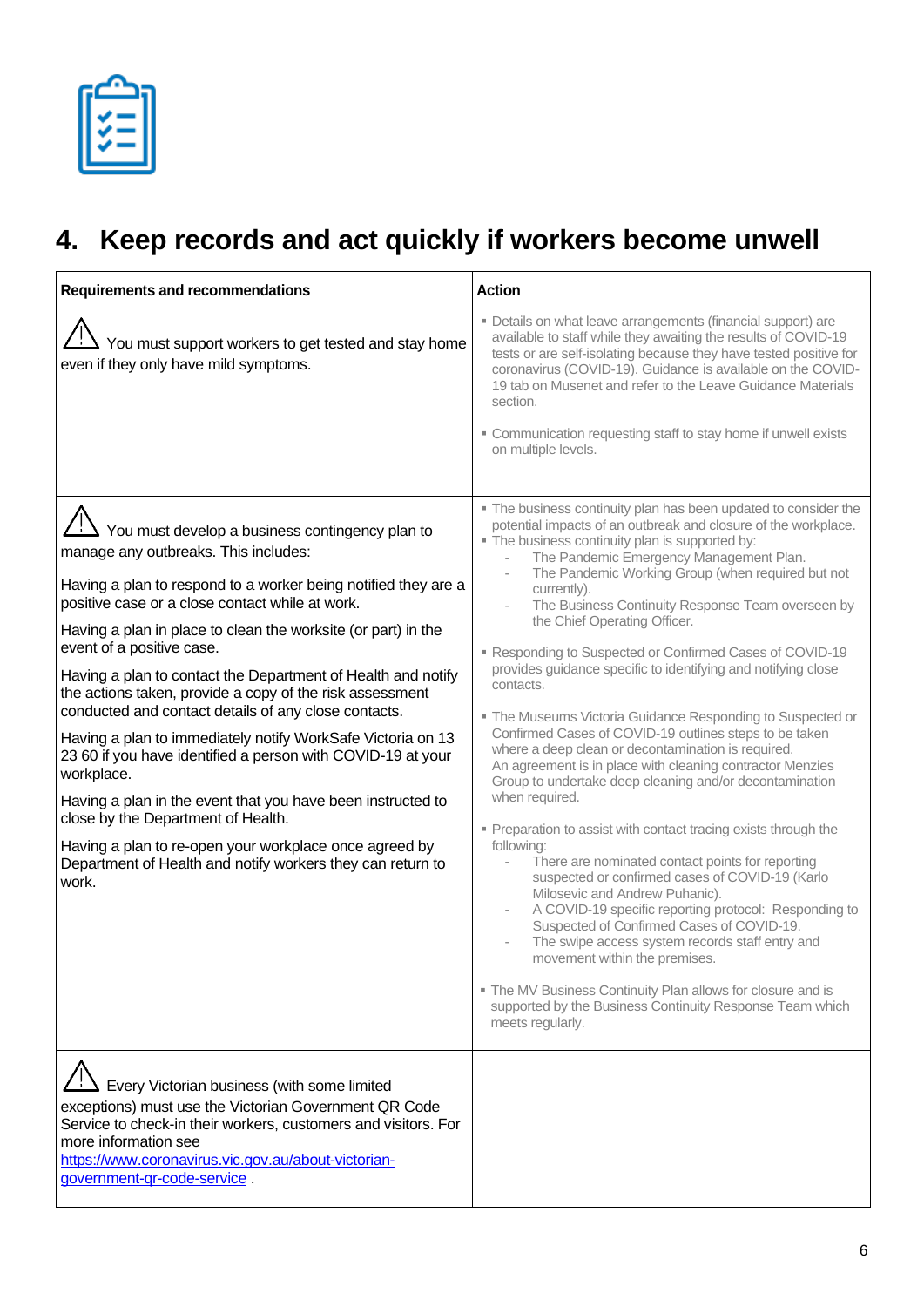## **5. Avoid interactions in enclosed spaces**

| <b>Requirements and recommendations</b>                                                                                                                                                                                                                                                     | <b>Action</b>                                                                                                                                                                                                                                                                                                                                                                                                                                                          |
|---------------------------------------------------------------------------------------------------------------------------------------------------------------------------------------------------------------------------------------------------------------------------------------------|------------------------------------------------------------------------------------------------------------------------------------------------------------------------------------------------------------------------------------------------------------------------------------------------------------------------------------------------------------------------------------------------------------------------------------------------------------------------|
| You should reduce the amount of time workers are spending<br>in enclosed spaces. This could include:                                                                                                                                                                                        | The design of Royal Exhibition Building allows natural airflow<br>through the ceiling of the building. In addition:                                                                                                                                                                                                                                                                                                                                                    |
| Enabling working in outdoor environments.<br>Moving as much activity outside as possible, including<br>serving customers, meetings, tearooms, lunchbreaks and<br>locker rooms.<br>Enhancing airflow by opening windows and doors.<br>Optimising fresh air flow in air conditioning systems. | Air conditioning is provided in 2 sections of the building<br>$\bar{ }$<br>which will be programmed on when occupied<br>The air conditioning system is regularly inspected and<br>٠<br>maintained. The system has pleat filtration.<br>Humidity of 50% +/- 10% maintained in air-conditioned<br>$\bar{ }$<br>spaces.<br>Temperature of 21C +/-4c maintained in air-conditioned<br>$\overline{a}$<br>spaces.<br>Where practical, consider working outdoors if possible. |
|                                                                                                                                                                                                                                                                                             |                                                                                                                                                                                                                                                                                                                                                                                                                                                                        |

If your industry is subject to additional industry obligations, you may also be required to:

| Ask workers to declare in writing before each shift that they<br>are free of symptoms, have not been in contact with a<br>confirmed case and have not been directed to quarantine or<br>isolate. | IN/A |
|--------------------------------------------------------------------------------------------------------------------------------------------------------------------------------------------------|------|
|                                                                                                                                                                                                  |      |



### **6. Create workforce bubbles**

| <b>Requirements and recommendations</b>                       | <b>Action</b>                                                 |
|---------------------------------------------------------------|---------------------------------------------------------------|
| You should consider keeping groups of workers rostered on     | There are currently no restrictions associated with staff and |
| the same shifts at a single worksite and avoid any overlap of | ш                                                             |
| workers during shift changes where it is practical to do so.  | shift work.                                                   |

If your industry is subject to additional industry obligations, you may also be required to:

| Limit or cease the number of workers working across<br>multiple work sites where reasonably practical. | There are no restrictions associated with working across<br>٠<br>multiple sites. |
|--------------------------------------------------------------------------------------------------------|----------------------------------------------------------------------------------|
|                                                                                                        |                                                                                  |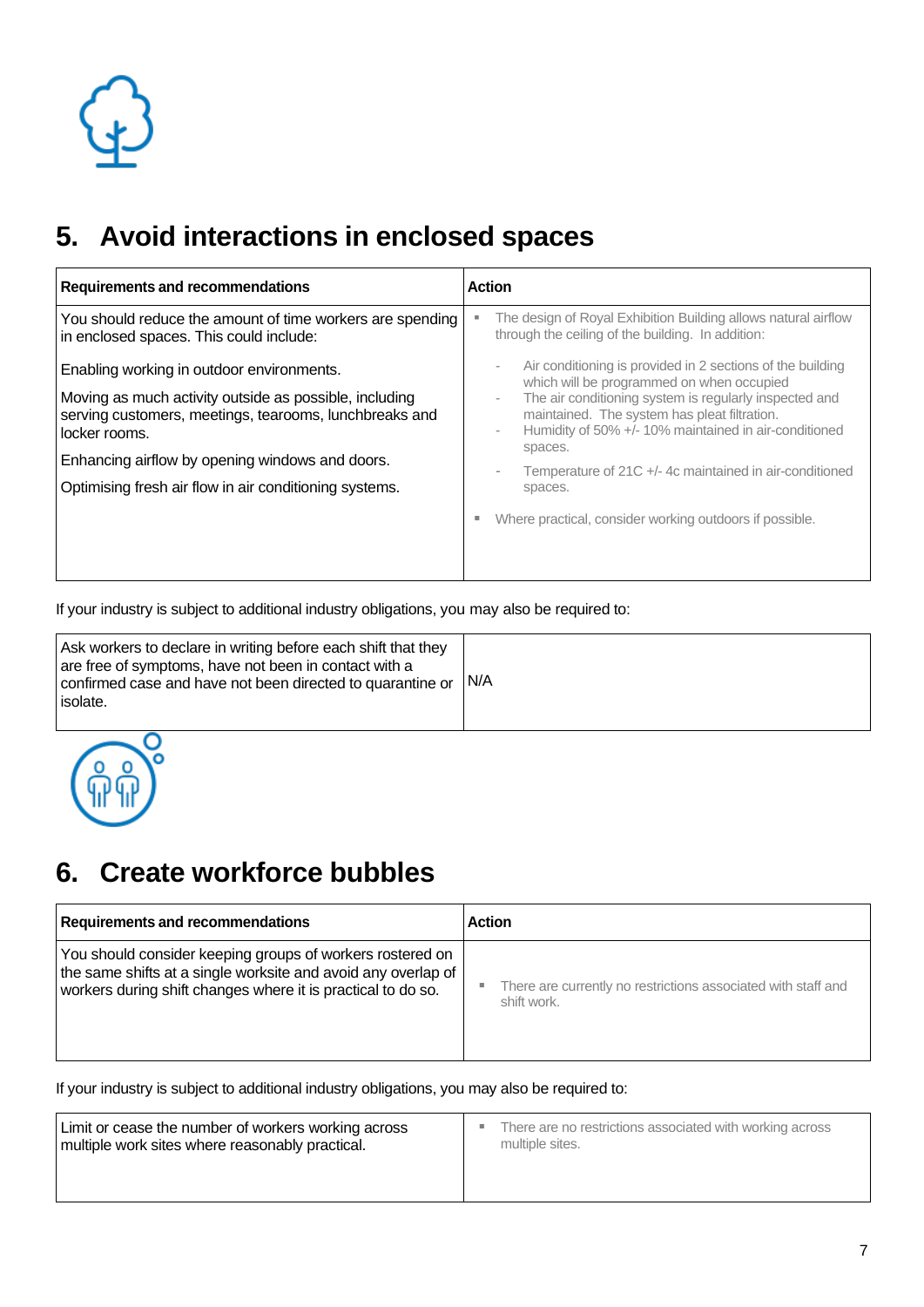| Maintain records of all workers who have disclosed that they<br>are working for different employers across more than one<br>work premises. | N/A                                                                                                                                                                                                                                                                                                                                                                                                                                                                                                                                                                                                                                                                         |
|--------------------------------------------------------------------------------------------------------------------------------------------|-----------------------------------------------------------------------------------------------------------------------------------------------------------------------------------------------------------------------------------------------------------------------------------------------------------------------------------------------------------------------------------------------------------------------------------------------------------------------------------------------------------------------------------------------------------------------------------------------------------------------------------------------------------------------------|
| <b>Workforce Bubbles</b>                                                                                                                   | A Workforce Bubble is "a defined limitation to the area in which<br>п.<br>employees work or to the scope of tasks they might perform as<br>part of their work".<br>Whilst workplace bubbles are no longer a strict requirement<br>ш                                                                                                                                                                                                                                                                                                                                                                                                                                         |
|                                                                                                                                            | staff are encouraged to maintain bubble practices wherever<br>they are able to. The following should be considered when<br>maintaining bubble practices:<br>Reduce unnecessary travel beyond your normal work<br>environment. Reduce unnecessary physical<br>interaction with other teams or departments.<br>Consider alternatives to physical interaction such as<br>other means of communication (eg: phone, video<br>conferencing, email etc).<br>Try to limit the use of lunchrooms and amenities to<br>those closest to your usual work location.<br>Try to limit use of equipment (eg: printers, scanners,<br>tools) to that located closest to their own work areas. |
|                                                                                                                                            | A Workplace Bubble Infographic is available on the COVID-19<br>tab of Musenet.                                                                                                                                                                                                                                                                                                                                                                                                                                                                                                                                                                                              |